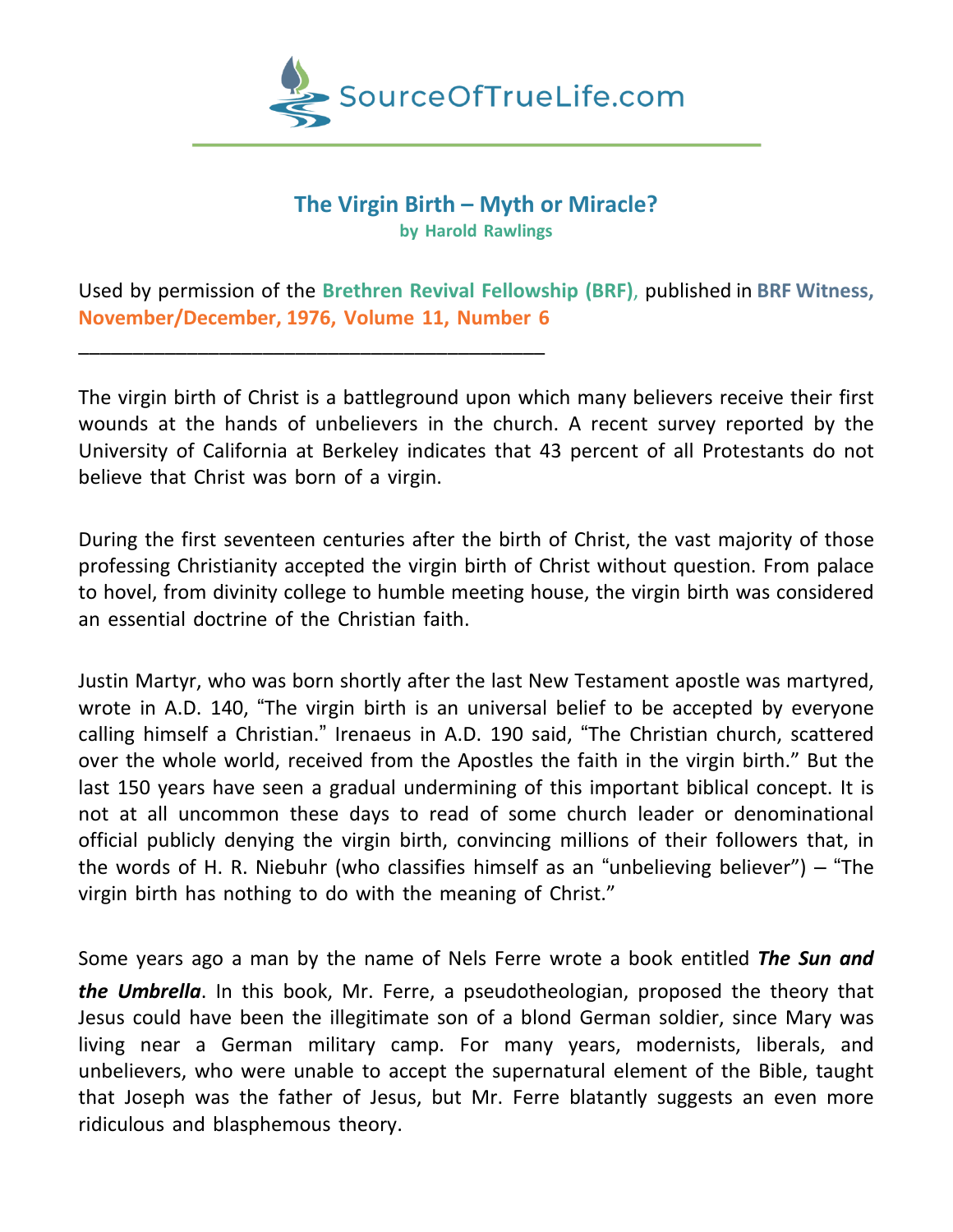Matthew writes, "Now the birth of Jesus Christ is on this wise." But along comes Mr. Ferre and says, "The birth of Jesus Christ is on THIS wise." He proceeds to imply that it was an illegitimate birth. Many a church member says, "The virgin birth of Christ is a biological impossibility and therefore I reject it." Anything he cannot see or touch or experience with his senses, he rejects. The virgin birth is rejected by men who refuse to accept the Word of God by faith.

If we are willing to accept the Bible as the Word of God (which it claims to be), there should be no doubt whatever as to the reality of the virgin birth. It is not only substantiated in the Old and New Testaments, it is absolutely essential to man's redemption.

## **1. SPIRITUAL EVIDENCE FOR THE VIRGIN BIRTH**

A wealth of prophetic and historic evidence for the virgin birth is readily discovered in the Word of God. The very first book in the Old Testament, the book of Genesis, contains the earliest prediction of the birth of Christ. **Genesis 3:15** says, "And I will put enmity between thee and the woman and between thy seed and her seed … It shall bruise thy head, and thou shalt bruise his heel." This is God speaking to the serpent after he had beguiled Eve and caused her to eat of the forbidden fruit. It was through the woman that sin entered the race. By the seed of the woman also, salvation would come.

In **Isaiah 7:14** the Prophet says, "Therefore the Lord himself shall give you a sign; Behold, a virgin shall conceive, and bear a son, and shall call his name Immanuel." Centuries before Christ was born in Bethlehem of the virgin Mary, this prophecy was written. The Hebrew word for "virgin" properly means "a young, unmarried woman, who is of marriageable age and who has preserved the chastity of her body." The term "young woman" which the Revised Standard Version translators inserted in **Isaiah 7:14** does not do justice to the Hebrew word "almah." It seems like a deliberate attempt on the part of the translators to assail the messianic nature of this Old Testament prophecy. The fulfillment of these Old Testament prophecies is found in **Galatians 4:4-5.** There are those who imply that Paul has nothing to say about the miraculous nature of Christ's birth in Bethlehem. It is argued that since Paul never refers to the virgin birth, he therefore did not know of it or did not believe it. It might as well be said that he did not believe in the existence of Mary, because he never mentions her either.

How can anyone read **Galatians 4:4** and receive any other impression than that the birth of Christ was unique, even miraculous? In this verse, Paul states, "When the fulness of the time was come, God sent forth his Son, made of a woman, made under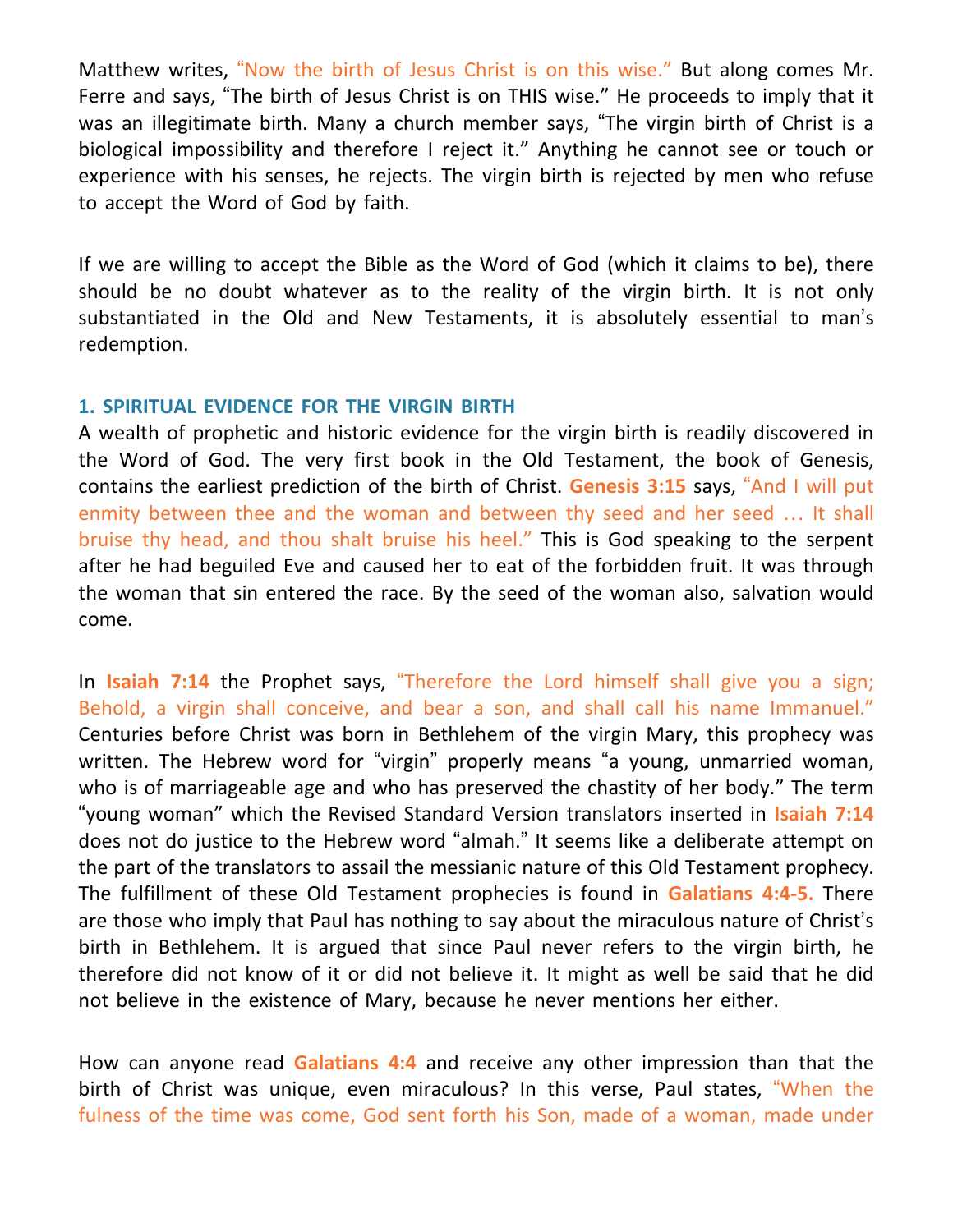the law." God sent forth His Son, made of a woman – no mention is made of Joseph. Paul's description takes us back to **Genesis 3:15** which speaks of the seed of the woman. The first chapter of Matthew should convince us that the virgin birth is a truth we cannot escape. Beginning with verse 18 we find these words: "Now the birth of Jesus Christ was on this wise." In other words, "This is exactly how it happened." "When as his mother Mary was espoused to Joseph, before they came together, she was found with child of the Holy Ghost." Matthew states that Mary's pregnancy was a condition that existed prior to her coming together with Joseph in the husband-wife relationship. The conception of Jesus in the womb of the virgin Mary differs from all other conceptions of children by their mothers. There was no human father. The place of the human father was taken by God himself. God did not appear in human form to beget the child, but in some extraordinary way, unrevealed to us, the virgin Mary was impregnated with the holy seed.

Matthew continues, "And she shall bring forth a son, and thou shalt call his name Jesus; for he shall save his people from their sins." And all this happened "that it might be fulfilled which was spoken of the Lord by the prophet, saying, Behold, a virgin shall be with child, and shall bring forth a son, and they shall call his name Emmanuel, which being interpreted is, God with us." He would be more than an extraordinary human personality. He would be "God with us." Jesus accepted the worship of His disciples without rebuking them. Had He been less than God, it would have been a violation of the very first Commandment to have permitted His disciples to engage in such acts of devotion.

If Jesus was not virgin born, it was impossible for Him to have been God and to have existed before His birth in Bethlehem. In **Micah 5:2** we are informed that while the Messiah was to be born in Bethlehem, his goings forth were from old, even from everlasting. That is, He had an existence prior to Bethlehem. **John 1:1** reveals a similar truth: "In the beginning was the Word, and the Word was with God, and the Word was God." Who is the "Word" spoken of here! Verse 14 gives the answer: "And the Word was made flesh, and dwelt among us, (and we beheld his glory, the glory as of the only begotten of the Father), full of grace and truth." The Word, the Logos, was none other than Jesus Christ. He was in the beginning with God. He collaborated with God the Father and God the Spirit in the creative acts recorded in **Genesis 1.** He is the Alpha and the Omega, the beginning, and the end.

## **2. WHY THE VIRGIN BIRTH IS ESSENTIAL**

Why is the virgin birth essential to our belief! Some of you may have read of Dr. Howard Kelly, late professor of gynecological surgery at Johns Hopkins University. He was a very learned man, one of the great scientists of the past generation, and a devout Christian.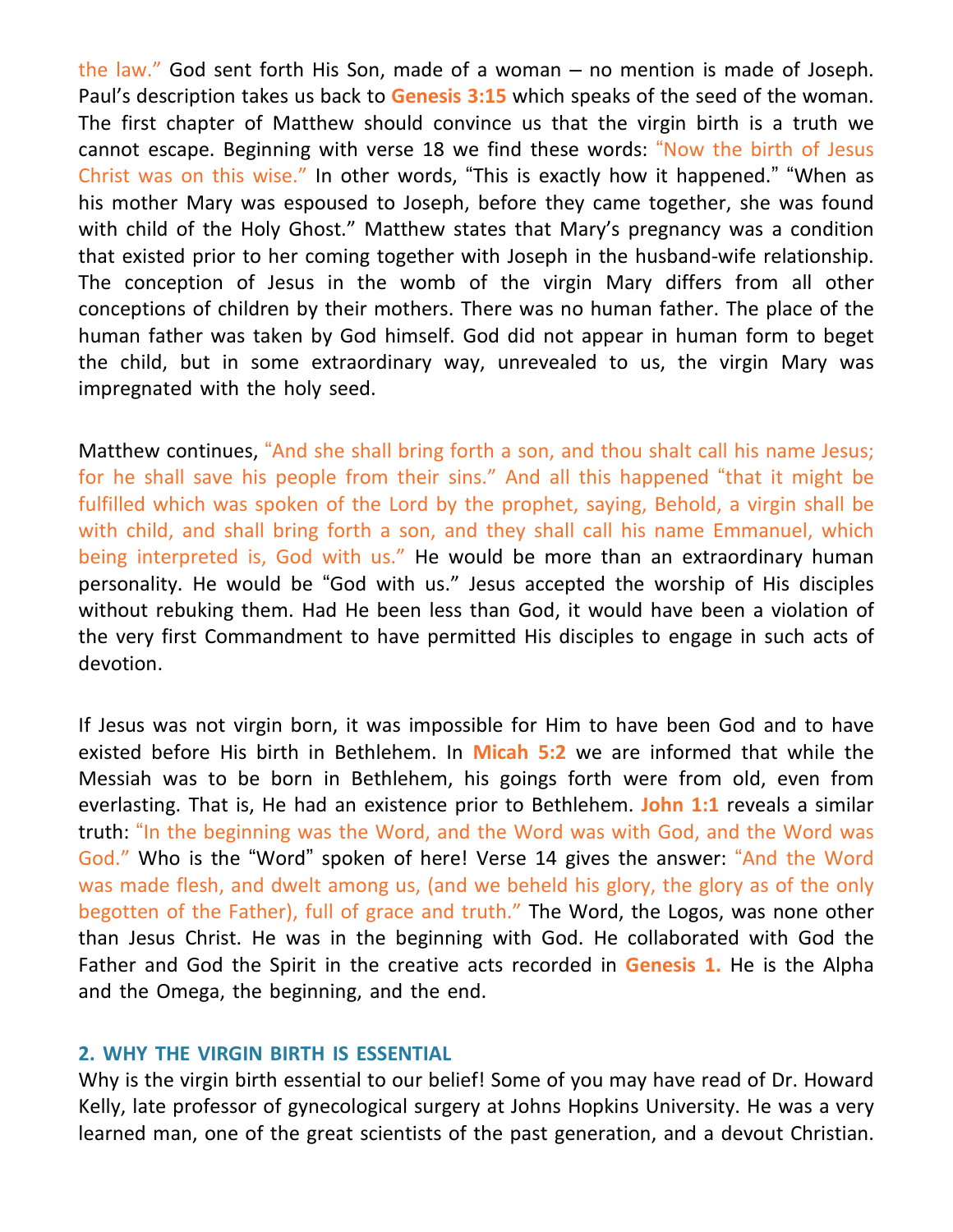He said, "The virgin birth is the great key to the Bible storehouse. If I reject the virgin birth, the New Testament becomes a dead, man-made letter recounting the wellintentioned imaginings of honest but misguided men." Dr. Kelly recognized that a belief in the virgin birth is essential.

In the rivers of the logging country, oftentimes log jams occur. Sometimes hundreds of logs will be backed up in a single jam. It is not at all unusual for just one log to be responsible for a massive jam. If that one key log can be dislodged, all the other logs will flow freely down the river. The virgin birth is exactly like that. It is the key log, an essential doctrine that will allow the other doctrines of the Word of God to flow gently down the stream of truth.

Either our Lord was born of a virgin or He was not. The narratives are either historically true, or they are deliberate fiction. If there is no virgin birth, we have no reliable Bible. It boils down to a question of the authority of the Bible. If we don't accept the Bible in one place, then we must reject it in another. If the Bible can be disproved here, it can be disproved elsewhere. If the Bible is not faithful in relating to you the facts of the birth of Christ, it is not faithful in relating other events associated with the ministry of Christ and the apostles. If I pick up a book to read and suddenly run across a glaring error, I might well suspect that there are other errors in the book.

If the virgin birth is to be regarded as a myth, similar to Greek and Roman mythologies, who is to say whether the resurrection and the second coming of Christ are in the same category~ The witness of the New Testament stands or falls as a whole. Either you accept all of it or you reject all of it, one of the two. If you deny the virgin birth of Christ, you must deny the other miracles that are recorded in the Word of God. Augustine once said, "If you believe what you like in the Gospel, and reject what you like – it is not the Gospel you believe, but yourselves."

If God created man in the first place, if He created this cosmos and sustains it, the problem of miracles and the supernatural fades away. It becomes a question not so much – if He could effect a virgin birth – but why He chose such an unusual means of entrance into the human race. The answer should be obvious to anyone who approaches the Bible without preconceived opinions.

If there is no virgin birth we have no Son of God. If we have no Son of God, we have no Saviour. If Jesus had a human father, He could not have been the Saviour of the world. He would have inherited a sin nature from His father. If Jesus had an ordinary birth, He had an ordinary death. His death upon the Cross would have been nothing